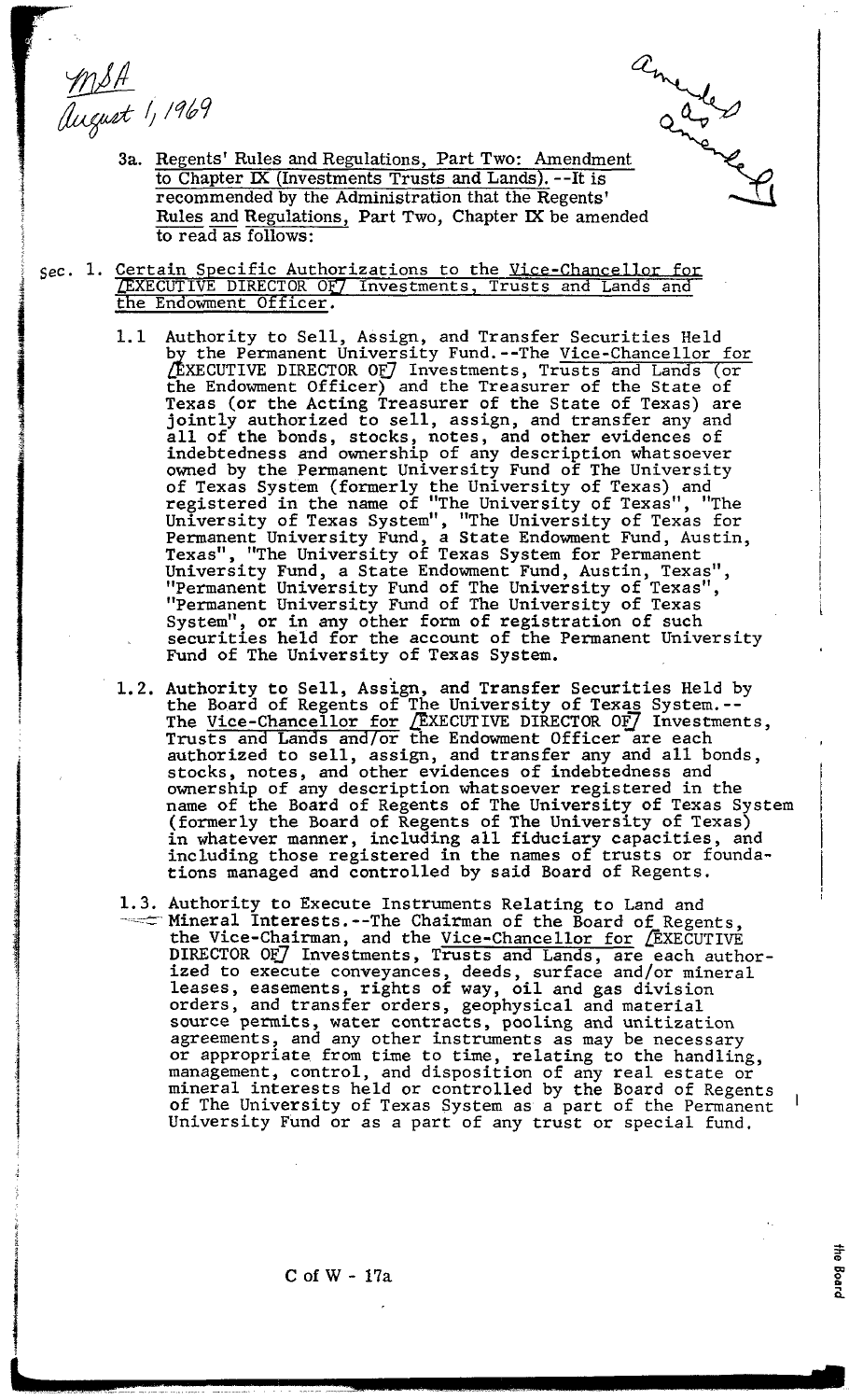- 1.4 Authority to Receive and Collect Money and/or Property.-- The Vice-Chancellor for *[EXECUTIVE DIRECTOR OF]* Investments, Trusts and Lands and/or the Endowment Officer are each authorized and empowered to ask, demand, collect, recover and receive any and all sums of money, debts, dues, rights, property, effects, or demands whatsoever due, payable or belonging or that may become due, payable or belonging to any of the above funds, from any person or persons whatsoever, and to execute any and all necessary or proper receipts, releases, and discharges therefore.
- 1.5 Authority to Execute Proxies.--The Vice-Chancellor for EXECUTIVE DIRECTOR OF Investments, Trusts and Lands and/or the Endowment Officer are each authorized to execute proxies within the approved investment policies.
- Sec. 2. <u>Investment Policy for Permanent University Fund</u>.--*[*THE FOLLOWING STATEMENT OF POLICIES WAS ADOPTED BY THE BOARD OF REGENTS OF THE UNIVERSITY OF TEXAS SYSTEM ON MARCH 11, 1967, AS THE GOVERNING PRINCIPLES TO BE OBSERVED IN THE INVESTMENT OF FUNDS AND MANAGE-MENT OF ASSETS OF THE PERMANENT UNIVERSITY FUND OF THE UNIVERSITY OF TEXAS SYSTEM. THIS STATEMENT OF POLICIES WAS INTENDED TO, AND DID, REPLACE ALL DECLARATIONS OF POLICY THERETOFORE ADOPTED BY SUCH BOARD. (PROVISIONS DESIGNATED **9;** ARE REQUIRED BY THE SEC-TIONS 11 AND lla, ARTICLE VII OF THE CONSTITUTION OF THE STATE OF TEXAS)  $\overline{J}$ 
	- 2.1 Investments Authoriced for Purchase.
		- 2.11 Bonds of the United States, the State of Texas or counties of said State, or in school bonds of municipalities, or in bonds of any city of said State, or in bonds issued under and by virtue of the Federal Farm Loan Act approved by the President of the United States, July 17, 1916, and amendments, thereto.
		- 2.12 Bonds or other obligations issued, insured, or IRST LIEN REAL ESTATE MORTGAGE SECURITIE guaranteed in any manner  $\Gamma$ N WHOLE $\Gamma$  by the United States Government or any of its agencies *(*AGENCY THEREOF).
		- 2.13 Bonds, debentures, or obligations, and preferred and common stocks issued by corporations, associations, or other institutions. GORPORATION BONDS, PREFERRED
	- STOCKS AND COMMON STOCKS. 7<br>2.14 BONDS ISSUED BY CORPORATIONS OPERATED AS INSTRUMEN-TALITIES OF THE UNITED STATES GOVERNMENT (WHICH SHALL BE CONSIDERED AS FALLING WITHIN THE CLASSIFICATION BE CONSIDERED AS FALLING WITHIN THE CLASSIFICATION SET OUT IN PARAGRAPH 2.13 ABOVE.  $\sum$ CORPORATION BONDS, PREFERRED<br>
	2.14 BONDS ISSUED BY CORPORATION BONDS, PREFERRED<br>
	2.14 BONDS ISSUED BY CORPORATIONS OPERATED AS INSTRUMEN-<br>
	TALITIES OF THE UNITED STATES GOVERNMENT (WHICH SHALL<br>
	BE CONSIDERED AS FALLING WIT
	- porations on <u>the approved list</u>.  $\sqrt{\text{APPROVED LIST}}$  "A", PROVIDED ADVANCE APPROVAL IS OBTAINED FROM THE CHAIR-MAN OF THE LAND AND INVESTMENT COMMITTEE, OR IN THE EVENT OF HIS UNAVAILABILITY, THE CHAIRMAN OF THE BOARD, PLUS ANY TWO GTHER MEMBERS OF THE BOARD.]
	- 2.2 Standards as to Quality.
		- Corporate Stocks:
			- 2.211 Stocks eligible for purchase shall be restricted to stocks of companies incorporated within the United States which have paid dividends for five (5) DEN **(1012** consecutive years or longer immediately prior to the date of purchase.
			- 2.212 Except for bank and insurance shares, stock must be listed upon an exchange registered with the Securities and Exchange Commission or its successors.
			- 2.213 To be eligible for purchase, preferred and common stocks and convertible securities must be issued by corporations that have been formally approved by the Board of Regents.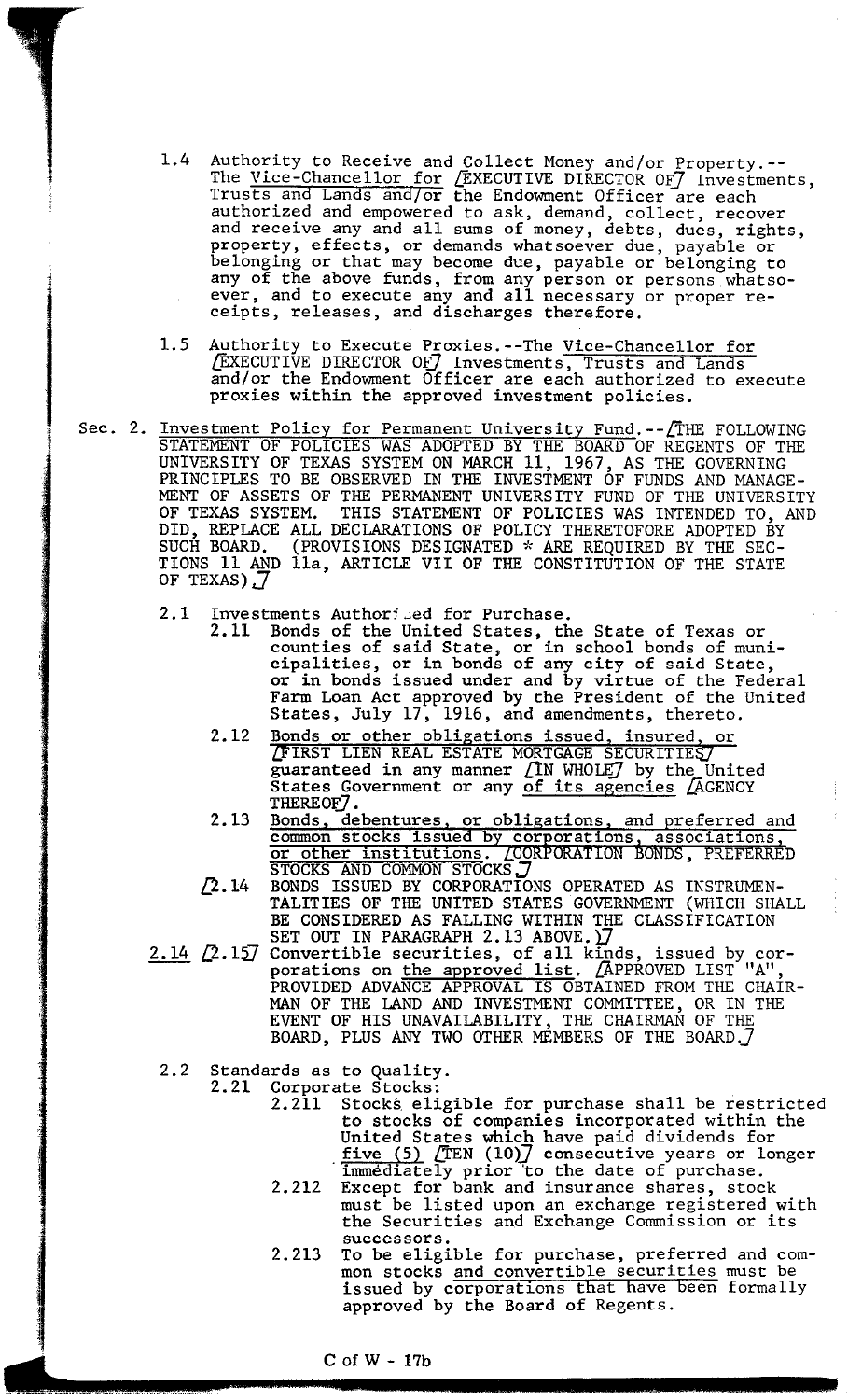- 2.22 Corporate Bonds: Corporate Bonds must be rated **"A"** or better by a nationally recognized rating service ~~OODY'S OR STANDARD & POOR'S/. Bonds offered bv private placement, or which for other reasons are not rated by such agencies, may be purchased if they bear a rating of equivalent quality by the University's Investment Counsel. Convertible debentures issued by companies on the approved list shall not be subject to this ratins requirement.
- 2.23 FHA Mortgage Loans:
	- Loan Standards:<br>2.2311 The sec
		- 2.2311 The security for the loans shall be single family, owner occupied residences of good design and construction, in good condition, and comparable in value to other homes in the neighborhood.
			- 2.2312 Borrower must have a good credit rating and have adequate income to support the loan.
			- 2.2313 Loans shall be for \$10,000 or more and shall be fully insured by the FHA to the maximum extent permitted under the law.
			- 2.2314 Title and hazard insurance policies, written by companies acceptable to the Board of Regents, shall be furnished with respect to each loan purchased. Hazard insurance policies must be written by companies having a Best's rating of A-BBB or better.
			- 2.2315 No loan shall be purchased from anv Seller-servicer until a formal contract has been entered into with such Sellerservicer on a form approved by the Board of Regents .
	- 2.232 Minimum standards for Seller-servicers from which FHA loans are purchased:<br>2.2321 The Seller-servi
		- The Seller-servicer must be an approved FHA Mortgagee, and must have satisfactory credit rating, and an unimpaired capital and surplus of at least \$250,000.

 $\vert$ 

- 2.2322 It must have been actively engaged for at least five years in the mortgage loan business, and except for comercia1 banks the mortgage loan business must be its principal business, and must have a capable and experienced organization, together with the necessary equipment to furnish timely accountings on a block basis.
- 2.2323 It must be servicing at least \$25,000,000 of loans, and its clients (other than Federal National Mortgage Arsociation) must include at least three institutional investors, and must have a capability of producing not less than \$1,000,000 per year in FHA loans.
- 2.2324 It must carry a Mortgage Bankers Blanket Bond in an amount not less than \$250,000.

C of W - 17c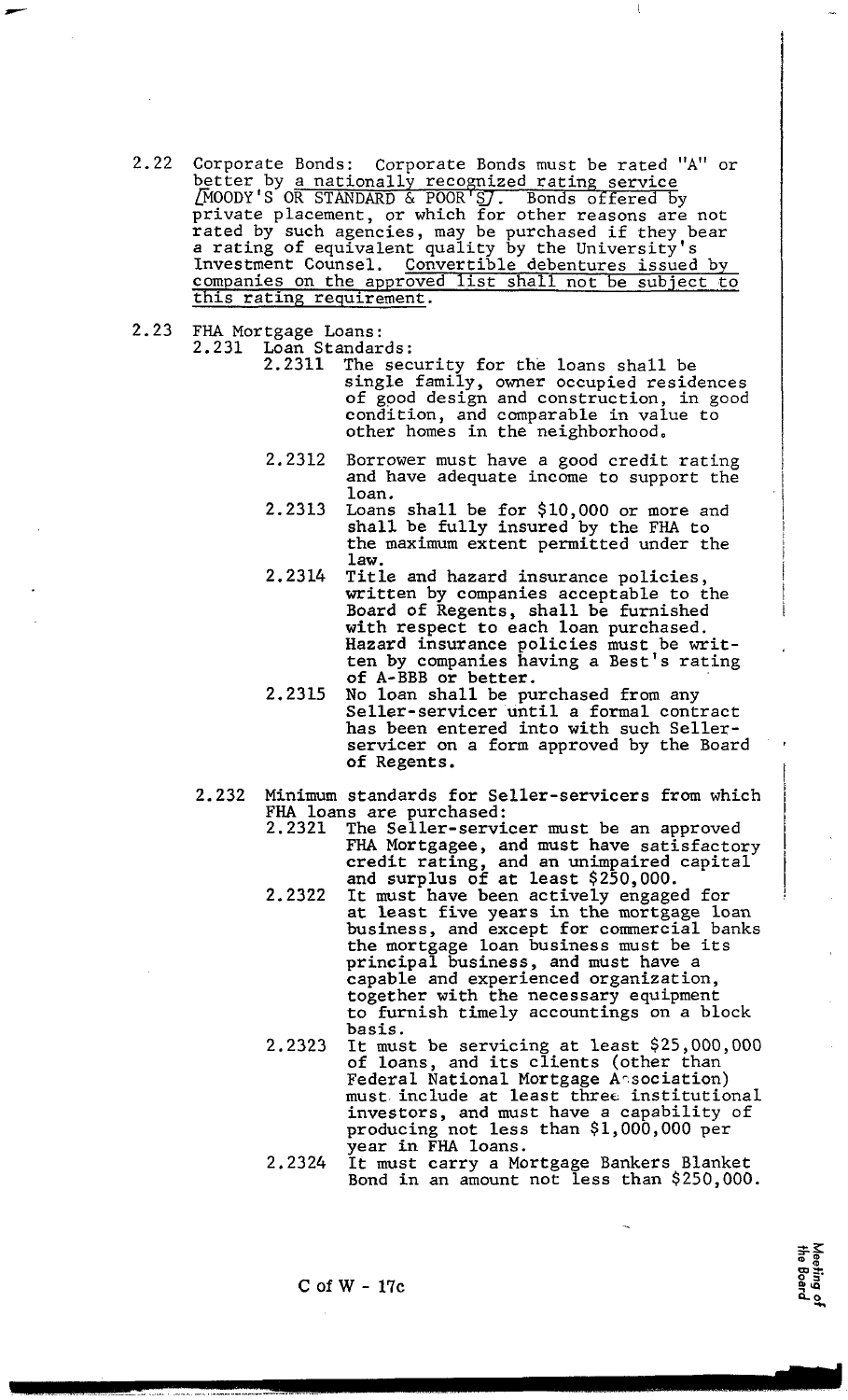2.233 Implementation of FHA Mortgage Loan purchase program: The Vice-Chancellor for *(*EXECUTIVE DIRECTOR OF*)* Investments, Trusts and Lands and/or

- the Endowment Officer, are each authorized: 2.2331 To recommend the Seller-servicers with which Purchase and Servicing Agreements should be made, and after approval by the Board of Regents, to execute the Purchase and Servicing Agreements on the approved forms.
- 2.2332 To perform such acts and execute such documents as may be necessary from time to time in carrying out the provisions of any such Purchase and Servicing Agreement, including authority to accept or reject loans tendered under such agreements, to execute releases of the liens securing any loan or loans when paid in full, and to execute assignments of any notes and liens when appropriate to do so.
- 2.2333 To take any and all steps as may be considered necessary or advisable to protect the interest of the Permanent University Fund in event of default occurring with requect to any FHA Insured First Mortgage note held by such Fund. Not by way of limitation, but by way of illustration only, such authority shall include power to acquire title on behalf of the Board of Regents to the property securing any such note, by Trustees sale, foreclosure, or otherwise; to execute on behalf of the Board of Regents the necessary deeds conveying the properties so acquired to the Federal Housing Administration; to handle any properties so acquired pending conveyance to the Federal Housing Administration; and to incur and pay such reasonable expenses as may be necessary in the acquisition and care of any such properties.
- 2.3 Diversification.<br>
2.31 NOT MORE T
	- $\sqrt{2}.31$  NOT MORE THAN 50% OF THE PERMANENT UNIVERSITY FUND SHALL BE INVESTED AT ANY GIVEN TIME IN CORPORATION BONDS, PREFERRED STOCKS AND COMMON STOCKS (DESCRIBED IN PARA-GRAPHS 2.13 AND 2.14 ABOVE).
	- 2.32 THE BALANCE OF THE FUND NOT^ INVESTED AS PROVIDED IN PARAGRAPH 2.31 ABOVE SHALL BE INVESTED IN THOSE SECU-<br>RITIES DESCRIBED IN PARAGRAPHS 2.11 AND 2.12.7
- 2.31  $\langle 2.33 \rangle$  Not more than 5% of the voting stock of any one (1) corporation shall be owned at any given time by the  $\sim$  Permanent University Fund.
- $2.32$   $[2.34]$  Not more than 1% of the book value of the Permanent University Fund shall be invested at any given time in securities issued by any one (1) corporation.
	- $\sqrt{2}.35$  THE PERCENTAGE LIMITATIONS SET OUT IN PARAGRAPHS 2.31 AND 2.34 ABOVE RELATE TO BOOK VALUES OF THE PERMANENT UNIVERSITY FUND.
- 2.4 Standard of Care.
	- 2.41 Prudent Man Rule: In making or retaining each and all investments for the Permanent University Fund, and in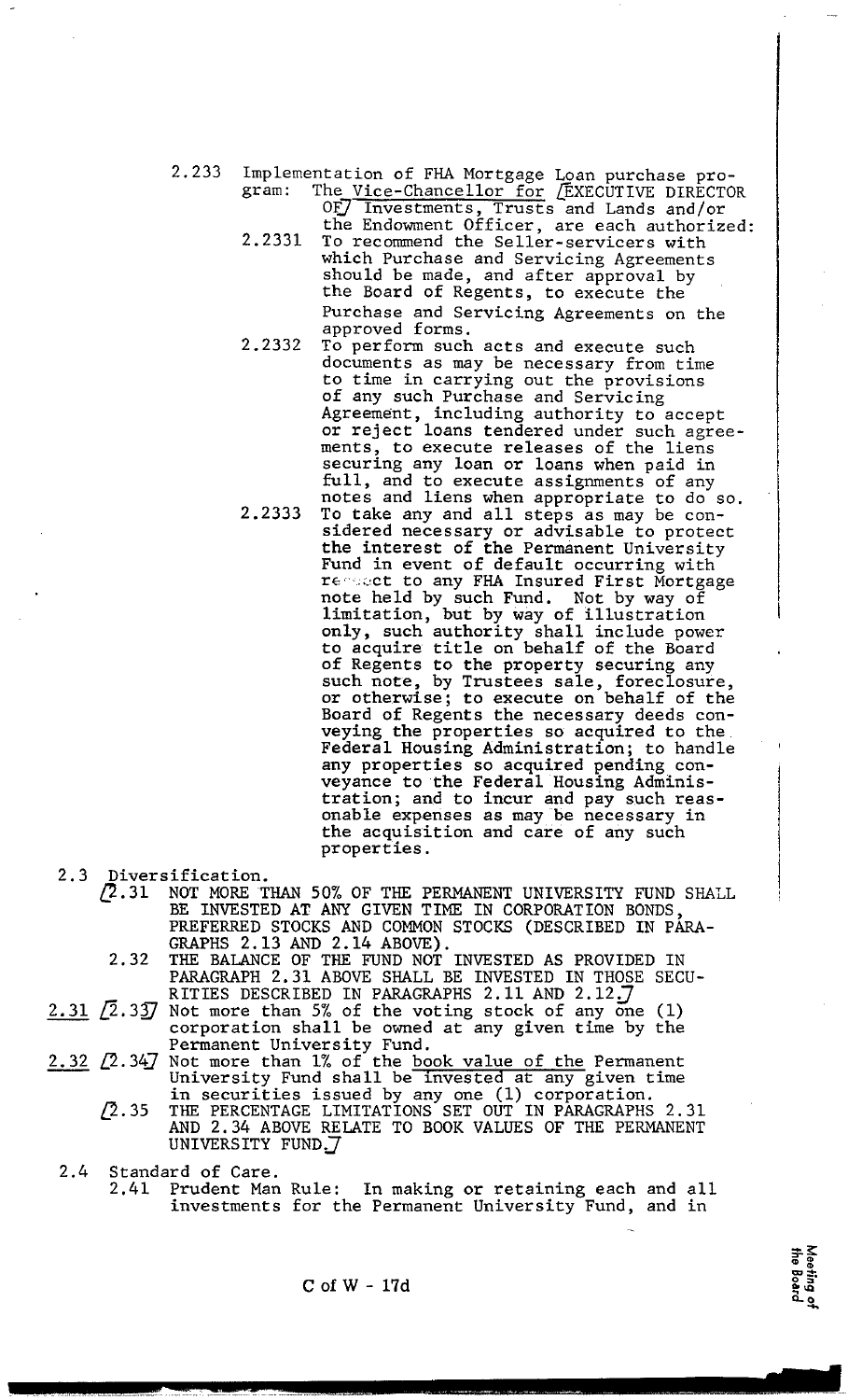the management, purchase, and sale of such investments from time to time, there shall be exercised the judgment and care under the circumstances then prevailing that men of ordinary prudence, discretion, and intelligence exercise in the management of their own affairs, not in regard to speculation, but in regard to the permanent disposition of their funds, considering the probable income therefrom as well as the probable safety , of their capital.

- 2.42 Consistent with the foregoing it is contemplated that:<br>2.421 Investment of funds in corporate securities Investment of funds in corporate securities shall be reasonably diversified among the various industries operating in our economy, and among the outstanding corporations operating within the respective industry groups.
	- 2.422 Ours is a dynamic and ever-changing economy. Therefore, a proper observance of the Prudent Man Rule requires that changes be made in the diversification of the Fund from time to time 3 as conditions change the earnings outlook or the relative market level for a particular company. Accordingly, in keeping with the duty to be prudent, purchases and sales of Fund assets shall be made froni time to time when circumstances dictate the prudence of doing so.
	- doing so.<br>  $\sqrt{2.423}$  WITH A MONTHLY INFLOW OF FUNDS AVAILABLE FOR intervalse and opportunity is arrespected to the INVESTRENT, AN OPPORTUNITY IS AFFORDED TO PUR-  $|$ CHASE ANVESTMENTS IN EACH MONTH OF EVERY YEAR,  $\,$ THUS PROVIDING THE PERMANENT UNIVERSITY FUND WITH A REASONABLE DOLLAR COST AVERAGING EX-PERIENCE **J**
- **<sup>5</sup>**2.5 Policies with Respect to Stock Rights, Fractional Shares, and Proxies.<br>2.51 As
	- As a general rule, stock rights received are to be exer-L cised. In each instance, exercise or sale of the rights is to be made at the discretion of the Vice-Chancellor es with Respect to Stock Rights, Fractional Shares, and<br>s.<br>As a general rule, stock rights received are to be exercised. In each instance, exercise or sale of the right<br>is to be made at the discretion of the Vice-Chancello
	- COMMITTEET.<br>2.52 As a general rule, fractional shares received from stock dividends, etc., are to be sold. In each instance, the decision to round out fractional shares or to sell will |<br>be made by the <u>Vice-Chancellor for</u> *E*XECUTIVE DIRECTOR<br>OF Investments, Trusts and Lands . AFTER CONSULTATION !!<br>WITH THE CRAFE INFERNENT CONSULTEE? WITH THE STAFF INVESTMENT COMMITTEE  $j$
	- 2.53 With few exceptions, voting stocks held are to be voted by returning proxies to present management. Exceptions require approval of the Board of Regents.
- 2.6 Implementation of Policies.
	- 2.61 Approved List. A list of companies whose stocks are considered suitable for purchase or retention shall, after consultation with the Staff Investment Committee, the Investment Counsel, and the Investment Advisory Committee, be submitted by the Vice-chancellor for Investments, Trusts and Lands for approval by the Board of Regents through the Regents' Land and Inve ment Committee. In similar manner, recommendations regarding additions to and deletions from such list shall be submitted for the Regents' approval.

 $C$  of  $W - 17e$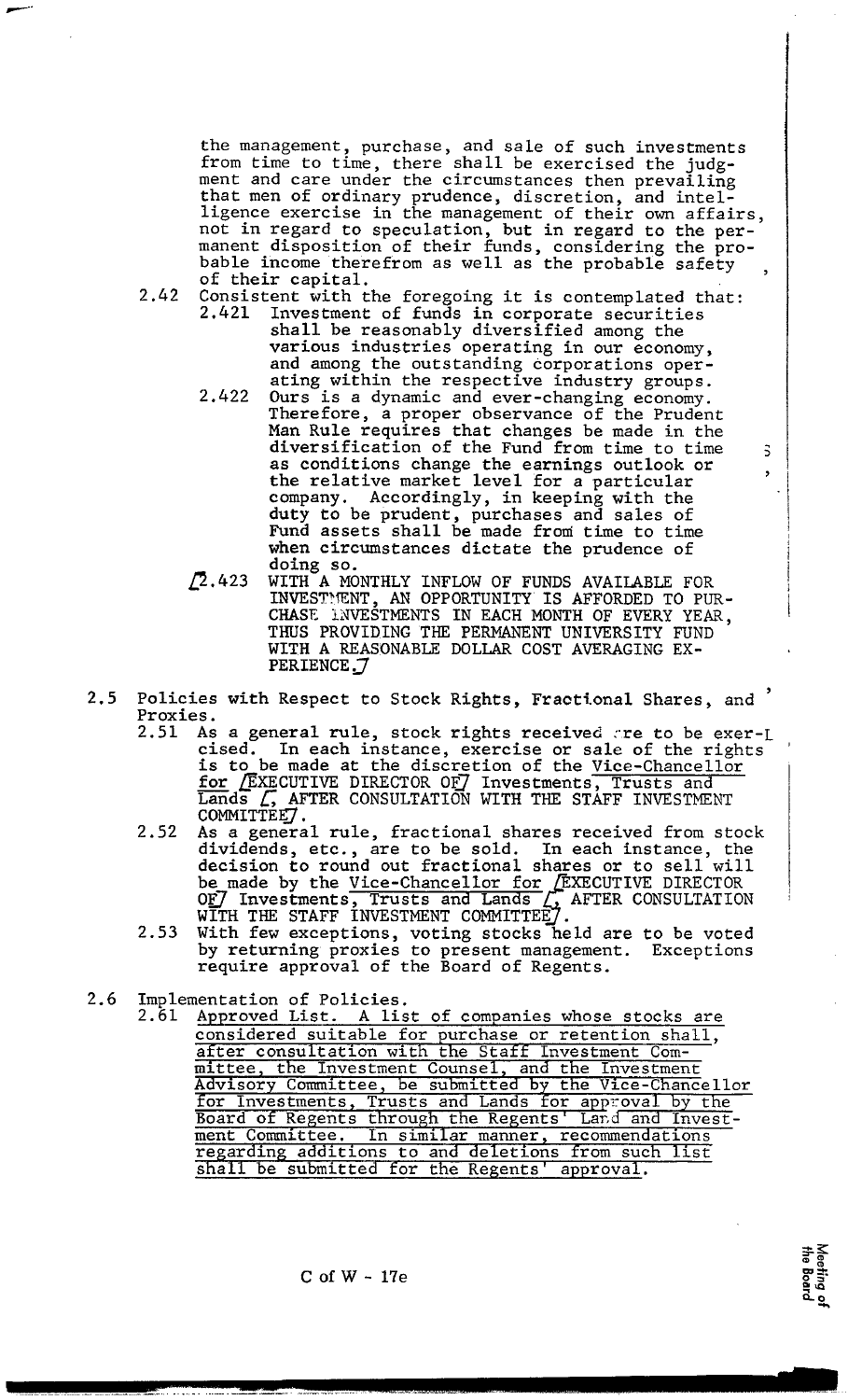- mender le 1 Authority regarding purchase and sale of securities.<br>Within the limitations of these Rules and Regulations, the Vice-Chancellor for Investments, Trusts and Lands is authorized to buy, sell or exchange, from time to<br>time, securities issued by the companies within the approved list.
	- Exchange of Bonds. The Vice-Chancellor for Investments,<br>Trusts and Lands is authorized to exchange bonds owned 2.63 Trusts and Lands is authorized to exchange bonds owned<br>from time to time, on a par for par basis (with such<br>cash adjustments as may be required for other eligible<br>bonds or obligations. In any such exchange the cost<br>of the cost of the bonds or obligations acquired, even though<br>the sale and purchase may be effected through different<br>brokers.

DWO APPROVED LISTS. --TWO LISTS OF COMPANIES WHOSE STOCKS ARE CONSIDERED. SUITABLE FOR PURCHASE OR RETENTION SHALL, AFTER CONSULTATION WITH THE STAFF INVESTMENT COMMITTEE,  $\,$   $\,$   $\,$   $\,$ THE INVESTMENT COUNSEL, AND THE INVESTMENT ADVISORY (COMMITTEE, BE SUBMITTED BY THE EXECUTIVE DIRECTOR OF INVESTMENTS, TRUSTS AND LANDS FOR APPROVAL BY THE BOARD OF REGENTS THROUGH THE REGENTS' LAND AND INVESTMENT COMMITTEE:<br>2.611 LIS

LIST "A" SHALL CONSIST OF THOSE COMPANIES WHOSE STOCKS ARE APPROVED FOR PURCHASE.

- 2.612 LIST "B" SHALL CONSIST OF THOSE COMPANIES WHOSE STOCKS ARE APPROVED FOR RETENTION ONLY.
- 2.62 RECOMMENDATIONS RE DIVERSIFICATION.--ANNUALLY, AND AT SUCH OFTENER INTERVALS AS MAY BE CONSIDERED ADVISABLE. THE EXECUTIVE DIRECTOR OF INVESTMENTS, TRUSTS AND LANDS, AFTER CONSULTATION WITH THE STAFF INVESTMENT COMMITTEE, THE INVESTMENT COUNSEL, AND THE INVESTMENT ADVISORY COMMITTEE (WHERE POSSIBLE), SHALL RECOMMEND FOR APPROVAL BY THE BOARD OF REGENTS THROUGH THE REGENTS' LAND AND<br>INVESTMENT COMMITTEE:
	- 2.621 THE PERCENTAGE OF NEW MONIES WHICH SHALL, DURING THE ENSUING PERIOD, BE INVESTED IN FIXED INCOME SECURITIES AND IN COMMON STOCKS.
	- 2.622 THE PERCENTAGE OF NEW COMMON STOCK MONIES TO BE INVESTED IN THE VARIOUS INDUSTRY GROUPS.

THE BASIS APPROVED BY THE BOARD OF REGENTS SHALL BE THE GUIDELINES FOR THE EXECUTIVE DIRECTOR OF INVESTMENTS, TRUSTS AND LANDS TO FOLLOW IN THE INVESTMENT OF FUNDS UNTIL THE GUIDELINES ARE CHANGED BY SUBSEQUENT ACTICN

- BY THE BOARD OF REGENTS.<br>2.63 AUTHORITY RE PURCHASE OF SECURITIES.--WITHIN THE RE-VISED POLICIES AND IN CONFORMANCE WITH PARAGRAPHS 2.61 AND 2.62 ABOVE, IT SHALL BE THE RESPONSIBILITY OF THE EXECUTIVE DIRECTOR OF INVESTMENTS, TRUSTS AND LANDS, AFTER CONSULTATION WITH THE STAFF INVESTMENT COMMITTEE AND INVESTMENT COUNSEL:<br>2.631 TO DETERMINE THE
	- TO DETERMINE THE STOCKS TO BE PURCHASED FROM TIME TO TIME AND THE TIMING OF THE PURCHASES **MADE**
	- 2.632 TO-DETERMINE THE BONDS TO BE PURCHASED FROM TIME TO TIME AND THE TIMING OF THE PURCHASES MADE.

2.633 TO EXECUTE ALL PURCHASES OF SECURITIES.

2.64 AUTHORITY RE SALE OF SECURITIES.--AFTER CONSULTING WITH THE STAFF INVESTMENT COMMITTEE AND INVESTMENT COUNSEL, THE EXECUTIVE DIRECTOR OF INVESTMENTS, TRUSTS. AND LANDS IS AUTHORIZED:

**m** !2

 $C$  of  $W - 17f$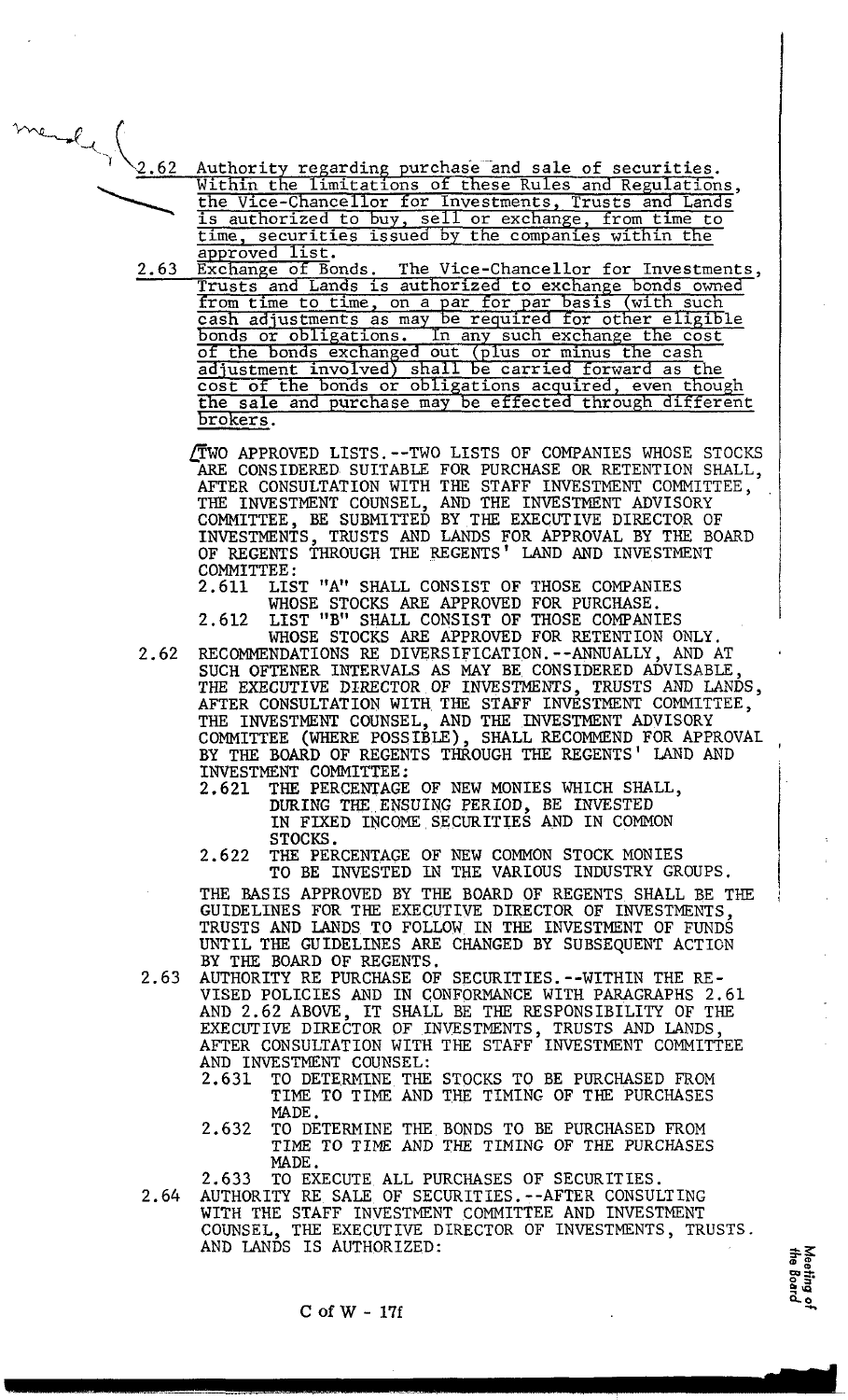- 2.641 TO SELL STOCKS FROM TIME TO TIME FROM LIST "B" . 2.642 AFTER OBTAINING THE FURTHER APPROVAL OF THE CHAIRMAN OF THE LAND AND INVESTMENT COMMITTEE, OR IN THE EVENT OF HIS UNAVAILABILITY, THE CHAIRMAN OF THE BOARD, PLUS ANY TWO OTHER MEM-BERS OF THE BOARD, TO'SELL ANY OTHER SECURITIES AND PARTICULARLY TO SELL STOCKS FROM TIME TO TIME FROM LIST "A" FOR THE PURPOSE OF REINVESTING THE PROCEEDS IN CONVERTIBLE SECURITIES ISSUED BY THE COMPANY WHOSE STOCK IS SOLD; AND TO SELL OR CONVERT ANY CONVERTIBLE SECURITIES HEREAFTER **<sup>i</sup>**ACQUIRED *.J*  AND PARTICULARLY TO SELL STOCKS FROM TIME TO<br>
TIME FROM LIST "A" FOR THE PURPOSE OF REINVE<br>
THE PROCEEDS IN CONVERTIBLE SECURITIES ISSUE<br>
THE COMPANY WHOSE STOCK IS SOLD; AND TO SELL<br>
OR CONVERT ANY CONVERTIBLE SECURITIES
- Chancellor for . EXECUTIVE DIRECTOR OF Investments,<br>
Trusts and Lands shall seek the advice and counsel of<br>
the Investment Advisory Committee at its regular quan Trusts and Lands shall seek the advice and counsel of the Investment Advisory Committee at its regular quar-<br>terly meetings on all of the major matters involving the Permanent University Fund *2* AND PARTICULARLY ON THE MATTERS SET OUT IN PARAGRAPHS 2.61 AND 2.62 ABOVE  $\mathcal{I}$ . CALCORET CONSIDERT CONSIDERT CONSIDERT CONSIDERT CONSIDERT CONSIDERT CONSIDERT CONSIDERT CONSIDERT CONSIDERT CONSIDERT CONSIDERT CONSIDERT CONSIDERT CONSIDERT CONSIDERT CONSIDERT CONSIDERT CONSIDERT CONSIDERT CONSIDERT CON ments.--All purchases, sales, and exchanges of invest-ments shall be reported CBY THE EXECUTIVE DIRECTOR OF INVESTMENTS, TRUSTS AND LANDS for ratification by the Board of Regents through the Regents' Land and Investment Committee at each meeting of the Board.

## Sec. 3. Investment Policy for Trust and Special Funds.

- 3.1 Investments authorized for purchase: 3.11 Unless otherwise limited by the terms of the instrument by which the fund was created, trust and special funds under the control of the Board of Regents shall be invested and reinvested in such securities and investments<br>as are permitted by the Texas Trust Act as legal as are permitted by the Texas Trust Act as legal investments for funds held by trustees.
	- 3.12 Except as broadened by the foregoing Section 3.11, the general statement of policies outlined in Section 2 with respect to the Permanent University Fund shall likewise apply to the investment and management of any trust or special funds under the control of the Board of Regents.
- **3.2** Implementation of Policies.--The provisions of Section 2.6 with respect to the implementation of policies for the investment and management of the Permanent University Fund shall likewise apply to trust and special funds, provided that approval of the Board of Regents shall be required before any stock is purchased which is not on the approved<br>list  $\sqrt{\begin{bmatrix} A'' \end{bmatrix}}$ . Implementation of Folicies.--The provisions of Section<br>with respect to the implementation of policies for the<br>investment and management of the Permanent University<br>shall likewise apply to trust and special funds, prov<br>that
- Sec. 4. <u>Investment Policy for Common Trust Fund</u>.--The policies for the Investment and management of funds for The University of Texas System Common Trust Fund shall be the same as those outlined in section 3 with respect to trust and special funds.
- Sec. 5. Staff Investment Committee<br>5.1 Membership.--The Staf
	- 1 Membership.--The Staff Investment Committee shall consist of the <u>Vice-Chancellor for</u> *(*EXECUTIVE DIRECTOR OF*)* Investments, Trusts and Lands, the Endowment Officer, the Senior Investment Officer, the Investment Officer, the Mortgage Loan Officer *(ASSISTANT TO THE ENDOWMENT OFFICER)*, and such other members as may be designated from time to time by the Vice-<br>Chancellor for EXECUTIVE DIRECTOR OF Investments, Trusts and Lands.
	- 5.2 Duties.--The Staff Investment Committee shall cooperate and advise with the <u>Vice-Chancellor for</u>  $\sqrt{\texttt{EXECUTE}}$  DIRECTOR OF  $\vec{J}$ Investments, Trusts and Lands on matters relating to the management of investments for which he is responsible.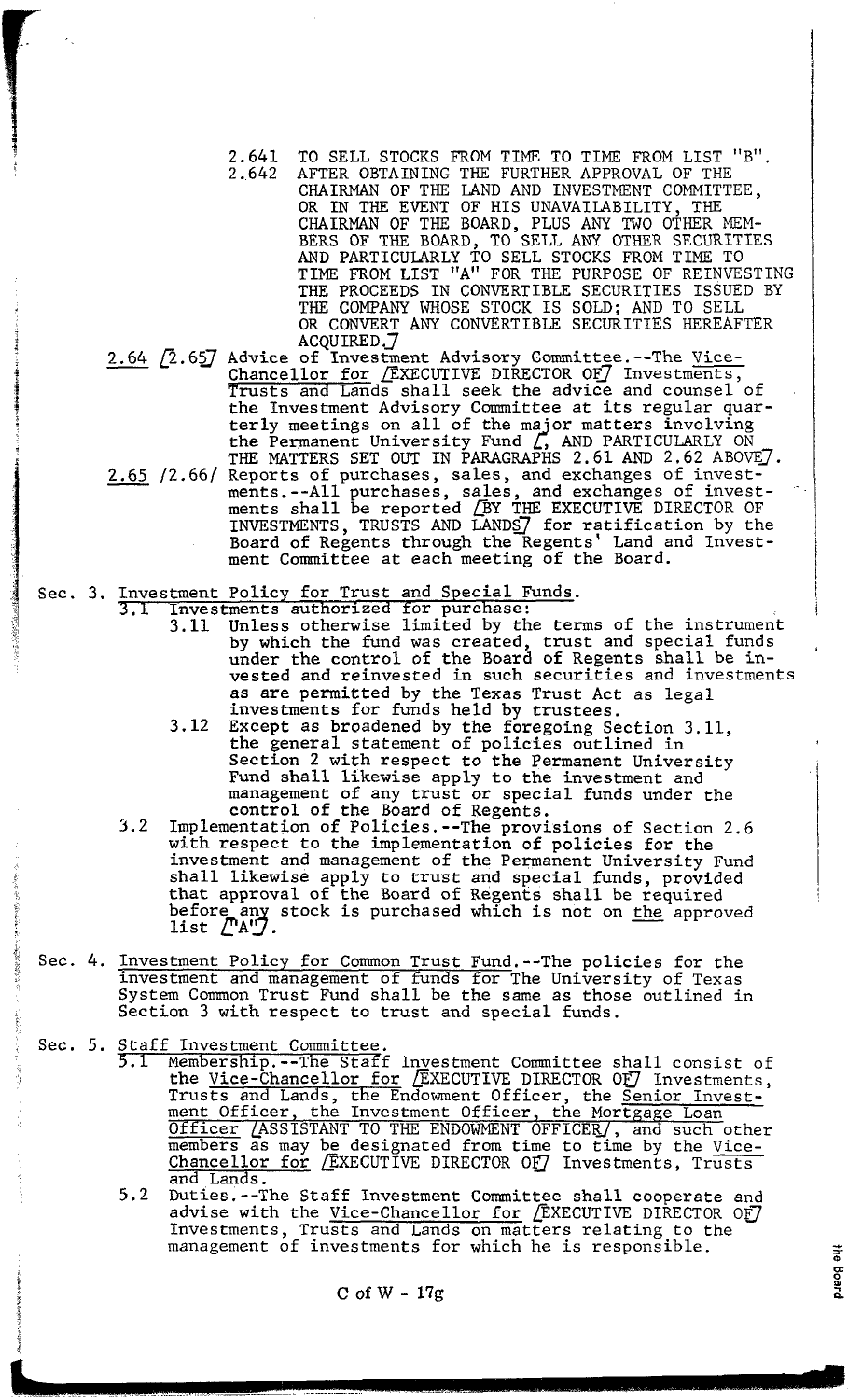, Sec. 6. Investment Advisory Committee.--To assist and advise with the <sup>+</sup>Vice-chancellor for LEXECUTIVE DIRECTOR OFJ Investments, Trusts 1 and Lands on matters relating to the management of investments for which he is responsible, the Investment Advisory Committee, heretofore established, shall be continued. The following rules shall apply to such committee:

6.1 Membership.--The four members of the Committee shall be selected because of their particular qualifications and experience in the field of investments, with primary emphasis being placed on their experience in bond and corporate stock investments.

- 6.2 Selection Procedure.--Appointments to such Committee shall be made by the Board of Regents after recommendation by the Vice-Chancellor for  $/$ EXECUTIVE DIRECTOR OF Investments, Trusts and Lands.
- 6.3 Term of Office and Compensation.--Each member shall serve a four year term on a rotating basis, with the term of one member expiring each August 31, and shall be compensated at the rate of \$100 per meeting attended.
- 6.4 Meetings.--Meetings shall be held quarterly and at such other dates as may be considered advisable by the Vice-Chancellor for *(*EXECUTIVE DIRECTOR OF*)* Investments<del>, Tru</del>sts<br>and Lands.
- Sec. 7. Brokerage Firms.<br>7.1 Approved L

i<br>i<br>i<br>i

- **7.1** Approved List.--Normal purchase and sale transactions shall be effected through firms that have been approved by the Board of Regents after recommendation by the Vice-Chancellor<br>for EXECUTIVE DIRECTOR OF Investments, Trusts and Lands.
- 7.2  $\overline{infixed}$  Securities.--Purchases and sales will generally be effected through brokers on the approved list. Where the best interests of The University of Texas System seem to require it, such transactions may be effected through such broker or brokers as the <u>Vice-Chancellor for</u>  $\sqrt{E}$ XECUT DIRECTOR OF7 Investments, Trusts and Lands may select. SUCH PURCHASE OR SALE FROM A BROKER NOT ON THE APPROVED LIST WILL BE REPORTED PROMPTLY IN WRITING TO THE BOARD OF REGENTS TOGETHER WITH A STATEMENT OF REASONS THEREFOR. 7
- 7.3 Block Transactions.--Block purchases and sales will generally be effected through brokers on the approved list. Where the best interests of The University of Texas System seem to require it, such transactions may be effected through such broker or brokers as the Vice-Chancellor for (EXECUTIVE<br>DIRECTOR OF) Investments, Trusts and Lands may select.<br>(ANY GUOIL NURGULAR OR SALE NORTH DOWN NOR ON THE ARRE SUCH PURCHASE OR SALE FROM A BROKER NOT ON THE APPROVED LIST WILL BE REPORTED PROMPTLY IN WRITING TO THE BOARD OF REGENTS TOGETHER WITH A STATEMENT OF REASONS THEREFOR  $J$

 $C$  of  $W - 17h$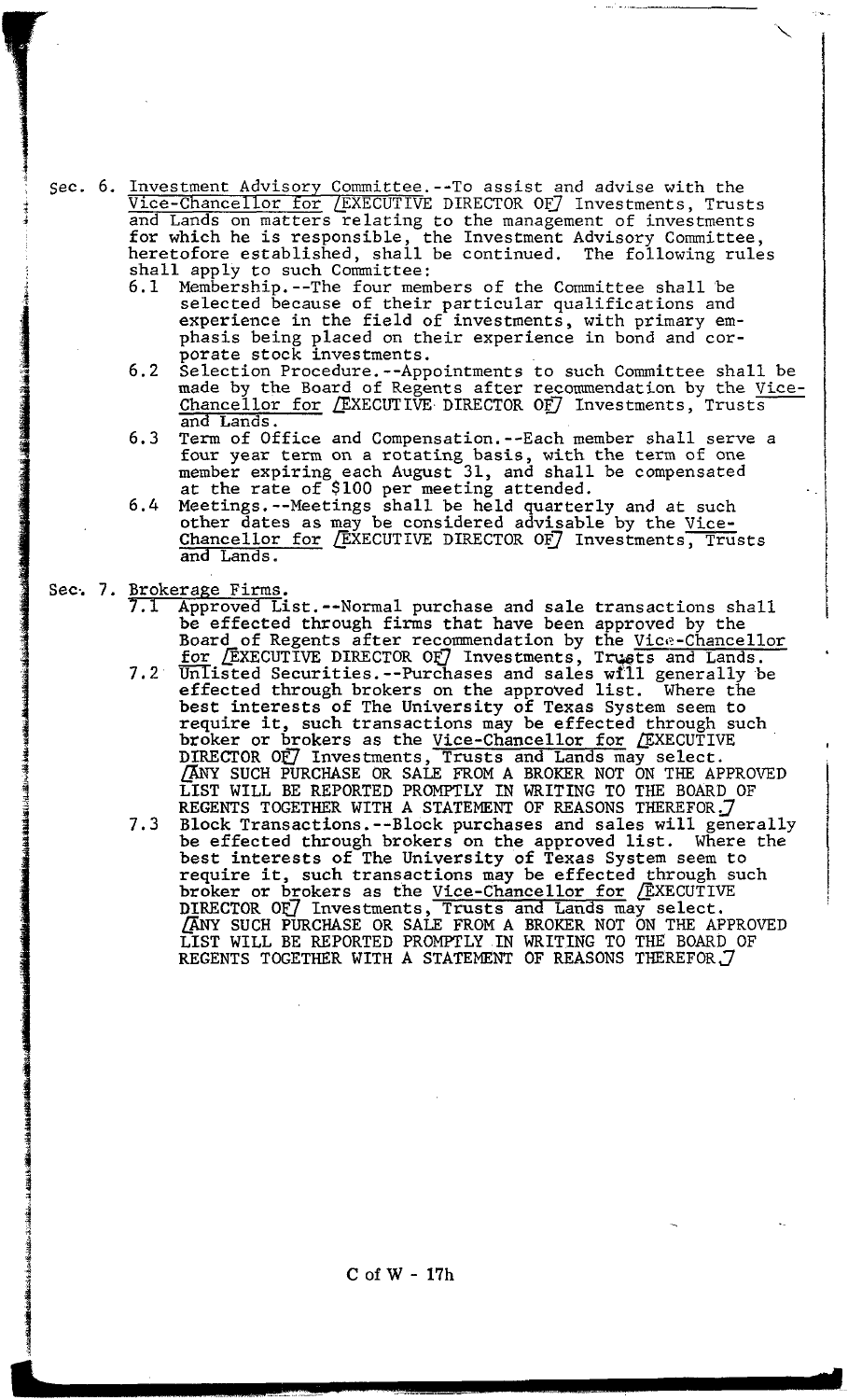| <b>TO</b> | Miss Betty Anne Thedford, Secretary, Board of Regents |
|-----------|-------------------------------------------------------|
|           | FROM : Floyd O. Shelton, Executive Director           |
|           |                                                       |

Attached are proposed amendments to the Regents' Rules and Regulations. As indicated, the proposed amendments reflect action heretofore taken by the Regents.

Presume it will be in order for you to include this in Committee of the Whole material for the September 20-21 meeting.

Floyd Shelton

DATE: August 21, 1968

md

**Attachment** 

and a straightful contract the community of the company of the state of the **Alan and Alan**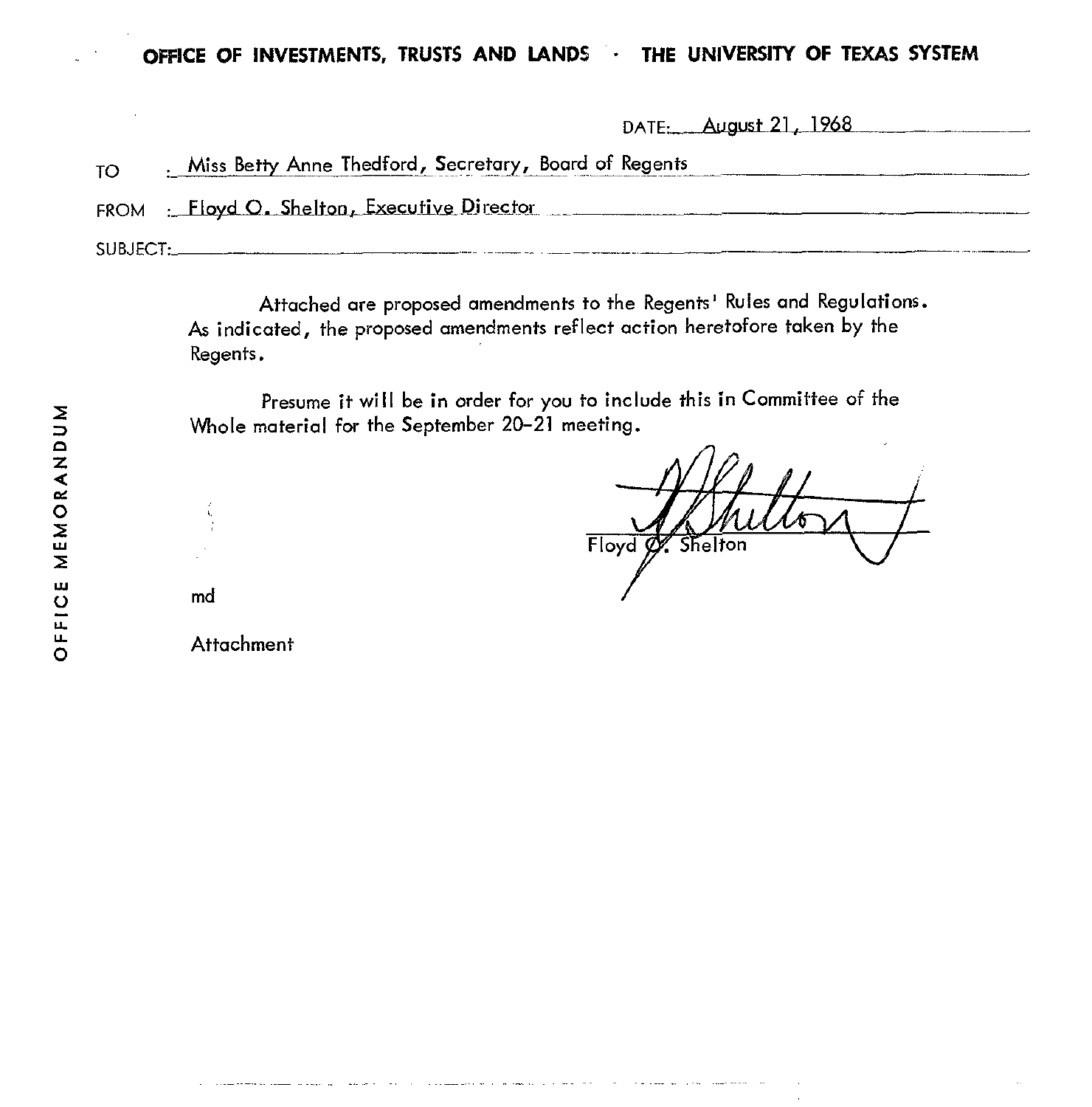Regents' Rules and Regulations, Part Two: Amendments to Chapter IX, Sections 2.1, 2.2 and 2.6.--The Executive Director of Investments, Trusts and Lands recommends the adoption of the amendments hereafter set out, which reflect the action heretofore taken by the Board at meetings held July 28, 1967, May 31, 1968, and July 26, 1968.

- 2.1 "Investments Authorized for Purchase", is amended by adding the following subsection thereto:
	- 2.15 Convertible securities, of all kinds, issued by corporations on Approved List "A", provided advance approval is obtained from the Chairman of the Land and Investment Committee, or in the event of his unavailability, the Chairman of the Board, plus any two other members of the Board.
- **2.2** "Standards as to Quality" is amended by adding the following subsections thereto: 2.23 FHA Mortgage Loans:
	- 2.231 Loan Standards:
		- 2.2311 The security for the loons shall be single family, owner occupied residences of good design and construction, in good condition, and comparable in value to other homes in the neighborhood.
		- 2.2312 Borrower must have a good credit rating and have adequate income to support the loan.
		- Loans shall be for \$10,000 or more and shall be fully insured 2.2313 by the FHA to the maximum extent permitted under the law.
		- 2.2314 Title and hazard insurance policies, written by companies acceptable to the Board of Regents, shall be furnished with respect to each loan purchased. Hazard insurance policies must be written by companies having a Best's rating of A-BBB or better.
		- 2.2315 No loan shall be purchased from any Seller-servicer until a formal contract has been entered into with such Seller-sewicer on a form approved by the Board of Regents.
	- Minimum standards for Seller-servicers from which FHA loans are purchased:
		- 2.2321 The Seller-servicer must be an approved FHA Mortgagee, and must have satisfactory credit rating, and an unimpaired capital and surplus of at least \$250,000.
		- 2.2322 It must have been actively engaged for at least five years in the mortgage loan business, and, except for commercial banks, the mortgage locn business must be its principal business, and must have o capable and experienced organization, together with the necessary equipment to furnish timely accountings on a block basis.
		- 2.2323 It must be servicing ut least \$25,000,000 of loans, and its clients (other than Federal Nationol Mortgage Association) must include at least three institutional investors, and must have a capability of producing not less than \$l,OOO,OOO per year in FHA loans.
		- 2.2324 It must carry a Mortgage Bankers Blanket Bond in an amount not less than \$250,000.
	- 2.233 Implementation of FHA Mortgage Loan purchase program: The Executive Director of Investments, Twsts and Lands and/or the Endowment Officer, are each authorized:
		- 2.2331 To recommend the Seller-servicers with which Purchase and Servicing Agreements should be made, and, after approval by the Board of Regents, to execute the Purchase and Servicing Agreements on the approved forms.